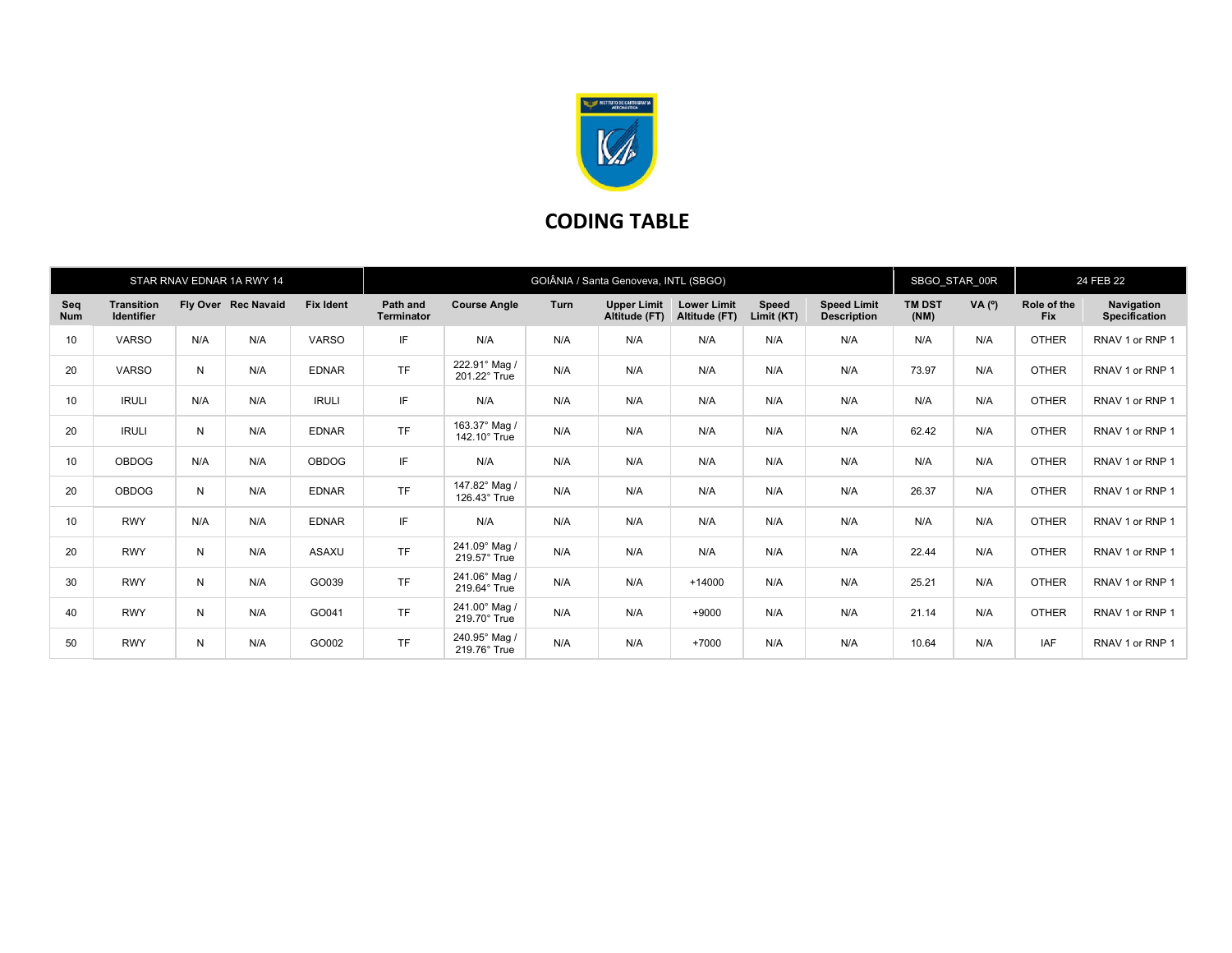|                   |                                        |     | STAR RNAV SIREM 1A RWY 14 |                  | GOIÂNIA / Santa Genoveva, INTL (SBGO) |                               |      |                                     |                                     |                            |                                          | SBGO_STAR_00R         |        | 24 FEB 22                 |                             |
|-------------------|----------------------------------------|-----|---------------------------|------------------|---------------------------------------|-------------------------------|------|-------------------------------------|-------------------------------------|----------------------------|------------------------------------------|-----------------------|--------|---------------------------|-----------------------------|
| Seq<br><b>Num</b> | <b>Transition</b><br><b>Identifier</b> |     | Fly Over Rec Navaid       | <b>Fix Ident</b> | Path and<br><b>Terminator</b>         | <b>Course Angle</b>           | Turn | <b>Upper Limit</b><br>Altitude (FT) | <b>Lower Limit</b><br>Altitude (FT) | <b>Speed</b><br>Limit (KT) | <b>Speed Limit</b><br><b>Description</b> | <b>TM DST</b><br>(NM) | VA (°) | Role of the<br><b>Fix</b> | Navigation<br>Specification |
| 10                | <b>EDNAR</b>                           | N/A | N/A                       | <b>EDNAR</b>     | IF                                    | N/A                           | N/A  | N/A                                 | N/A                                 | N/A                        | N/A                                      | N/A                   | N/A    | <b>OTHER</b>              | RNAV 1 or RNP 1             |
| 20                | <b>EDNAR</b>                           | N   | N/A                       | <b>EVNAV</b>     | <b>TF</b>                             | 205.03° Mag /<br>183.51° True | N/A  | N/A                                 | N/A                                 | N/A                        | N/A                                      | 22.51                 | N/A    | <b>OTHER</b>              | RNAV 1 or RNP 1             |
| 30                | <b>EDNAR</b>                           | N   | N/A                       | <b>SIREM</b>     | <b>TF</b>                             | 204.99° Mag /<br>183.48° True | N/A  | N/A                                 | $+15000$                            | N/A                        | N/A                                      | 41.74                 | N/A    | <b>OTHER</b>              | RNAV 1 or RNP 1             |
| 10                | <b>VJK</b>                             | N/A | N/A                       | <b>VJK</b>       | IF                                    | N/A                           | N/A  | N/A                                 | N/A                                 | N/A                        | N/A                                      | N/A                   | N/A    | <b>OTHER</b>              | RNAV 1 or RNP 1             |
| 20                | <b>VJK</b>                             | N   | N/A                       | <b>SIREM</b>     | <b>TF</b>                             | 248.13° Mag /<br>226.35° True | N/A  | N/A                                 | $+15000$                            | N/A                        | N/A                                      | 59.43                 | N/A    | <b>OTHER</b>              | RNAV 1 or RNP 1             |
| 10                | <b>MULUL</b>                           | N/A | N/A                       | <b>MULUL</b>     | IF                                    | N/A                           | N/A  | N/A                                 | N/A                                 | N/A                        | N/A                                      | N/A                   | N/A    | <b>OTHER</b>              | RNAV 1 or RNP 1             |
| 20                | <b>MULUL</b>                           | N   | N/A                       | <b>SIREM</b>     | <b>TF</b>                             | 298.58° Mag /<br>276.51° True | N/A  | N/A                                 | $+15000$                            | N/A                        | N/A                                      | 93.00                 | N/A    | <b>OTHER</b>              | RNAV 1 or RNP 1             |
| 10                | <b>RWY</b>                             | N/A | N/A                       | <b>SIREM</b>     | IF                                    | N/A                           | N/A  | N/A                                 | $+15000$                            | N/A                        | N/A                                      | N/A                   | N/A    | <b>OTHER</b>              | RNAV 1 or RNP 1             |
| 20                | <b>RWY</b>                             | N   | N/A                       | GO029            | <b>TF</b>                             | 277.78° Mag /<br>256.31° True | N/A  | N/A                                 | $+12000$                            | N/A                        | N/A                                      | 21.49                 | N/A    | <b>OTHER</b>              | RNAV 1 or RNP 1             |
| 30                | <b>RWY</b>                             | N   | N/A                       | GO042            | <b>TF</b>                             | 321.48° Mag /<br>300.16° True | N/A  | N/A                                 | $+9000$                             | N/A                        | N/A                                      | 10.15                 | N/A    | <b>OTHER</b>              | RNAV 1 or RNP 1             |
| 40                | <b>RWY</b>                             | N   | N/A                       | GO034            | TF                                    | 321.47° Mag /<br>300.21° True | N/A  | N/A                                 | $+7000$                             | N/A                        | N/A                                      | 11.19                 | N/A    | IAF                       | RNAV 1 or RNP 1             |